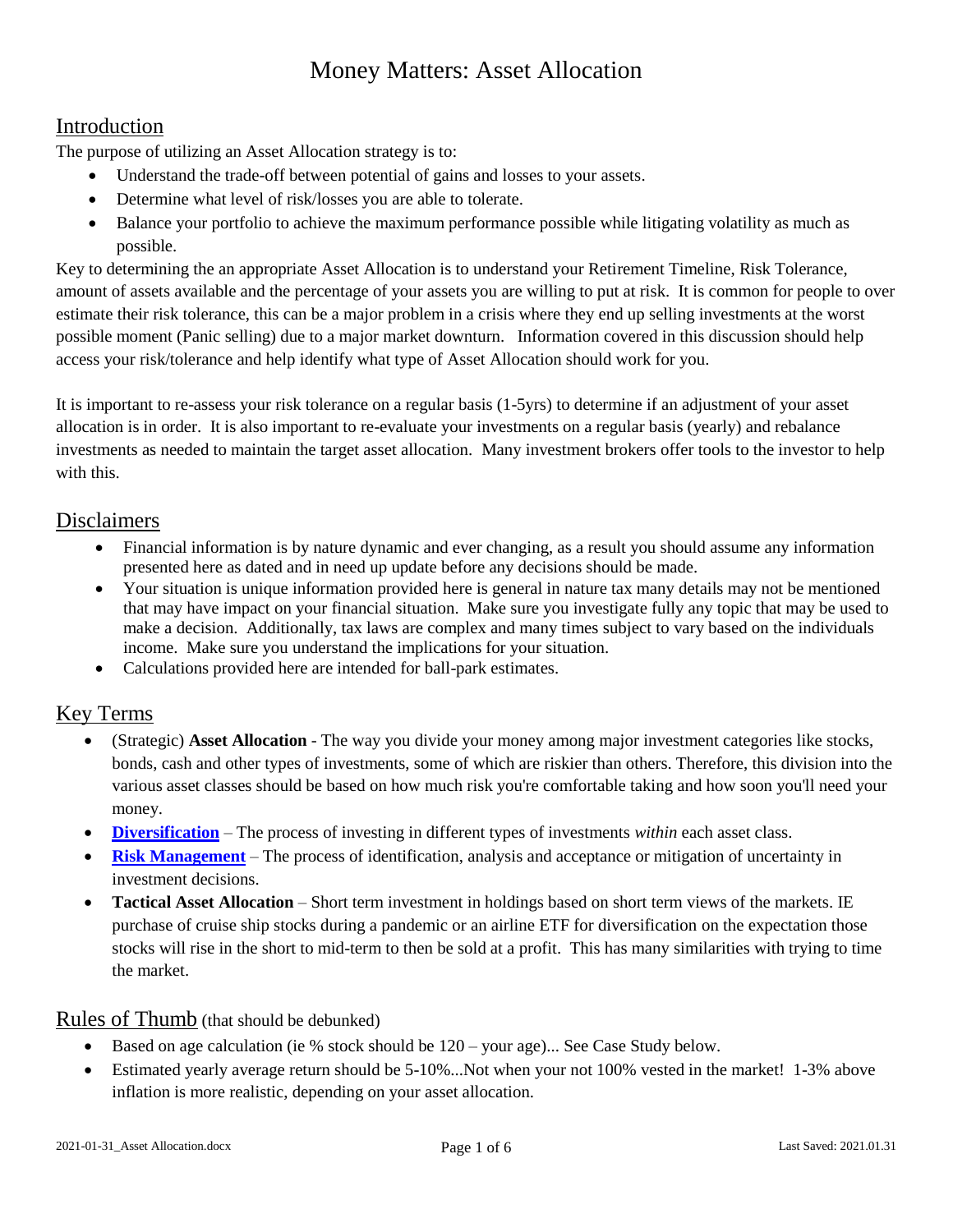## Considerations when determining assist allocation

- What is my risk tolerance? (Sleeping at night)
	- o How much loss can I handle?
	- o How much upside am I willing to miss out on? (Opportunity Risk)
- What amount of money do I want to secure of my retirement assets? (Ref Case Study)
	- o How long until I retire?
	- o How long do I want to be able to weather a down market?
		- Pandemic Crash (2020) **9 month** for DJIA to recover
		- Housing market crash (2007-2008) **5.4 years** for DJIA to recover
		- Dotcom Crash (2002-2015) **13.3 years** for NASDAQ to recover
- In retirement
	- o How much money do I need each year?
	- o What length of time will I plan for a down market

### References

- [Do Asset Allocation and Diversification Still Work?](https://www.schwab.com/resource-center/insights/content/do-asset-allocation-and-diversification-still-work) (09/05/2020)
- Calculator: [How Should I Allocate my Assets?](https://www.calcxml.com/do/inv01?skn=#results)
- [Does Your Risk Tolerance Change Over Time?](https://www.schwab.com/resource-center/insights/content/does-your-risk-tolerance-change-over-time) (09/27/2018)
- [Is It Time to Reassess Your Risk Tolerance?](https://www.schwab.com/resource-center/insights/content/is-it-time-to-reassess-your-risk-tolerance) (09/24/2020)
- [A Brief History of U.S. Bear Markets](https://www.investopedia.com/a-history-of-bear-markets-4582652) (09/22/2010)

### Case Study (Ref Spreadsheet)

How to determine baseline (minimal) amount to have in secure funds to weather a bear market. Details on this and other strategies for retires is a topic of future discussion. See spreadsheet for calculations.

- How long do you expect the worst case scenario to last? Here we assume 10 years.
- Retirement Funds  $=$  \$1,500,000
- Yearly cost of living  $= $60,000$ 
	- o 12% tax bracket
- Yearly Income SS =  $$30,000$ , Dividends =  $$5,000$  =  $>$35,000$  (After Taxes)
- We need \$25,000 of supplemental income from retirement accounts. How much will you actually need to withdraw to get the required amount? \$28,409

$$
W=\frac{N}{(1-B)}
$$

- **Withdraw** $(W)$  = amount you need to pull from Retirement (We are solving for this)
- Need( $N$ ) = Amount you need to live on (\$25,000)
- Bracket(*B*) = Your Tax Bracket (12% = 0.12 in this example)
- o For need of \$25,000..... Withdraw =  $$25,000 / (1 0.12) = $28,409$
- o \$3,409 in taxes to be paid.
- $\bullet$  Bear Market cushion = 10 yrs
- Secure funds requirement =  $10yrs * $28,409 = $284,090$

For \$1,500,000 in retirement funds, baseline of at least 19% in Secure funds For \$3,000,000 in retirement funds, baseline of at least 9% in Secure funds For \$250,000 in retirement funds, 100% should be in Secure Funds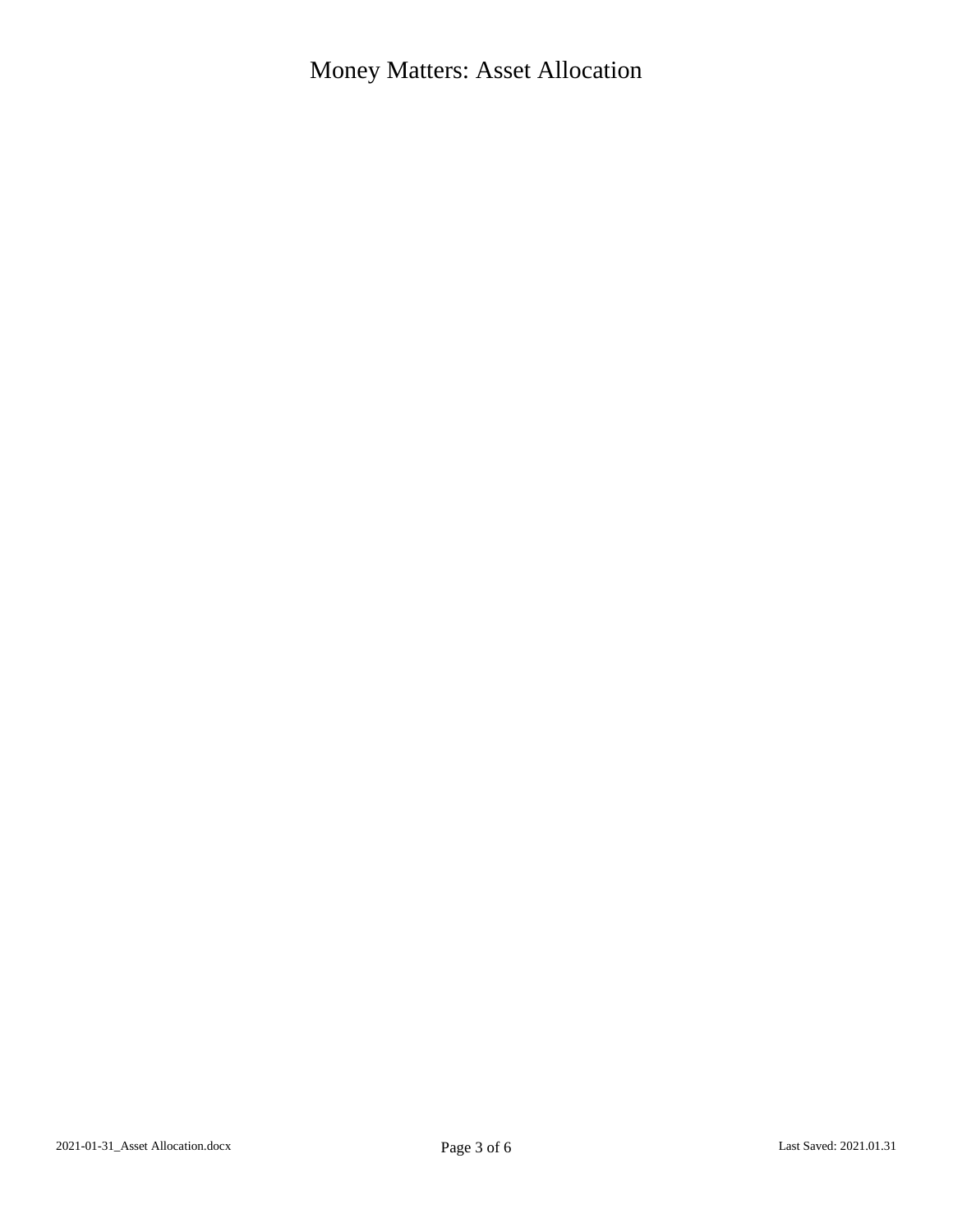### Target Date Funds

Target date funds offer to remove the burden of determining the proper asset allocation and making adjustments to their investments to maintain the target asset allocation off of the investor. This comes at a cost (management fees) and there is no guarantee these funds will deliver on their promises. Many funds did not meet expectations during the 2008 financial crises. While targeted funds seem to be getting better it is still the responsibility of the investor to understand the underlying philosophy and goals of the targeted fund since identical targeted date funds can perform very differently based on the managers investment strategy.

Target Date Funds performance in the 2008 crisis

|                         | 12-month Return | 2008     | <b>Annualized 3-Year</b><br>Return | <b>Annualized 5-Year</b><br>Return |
|-------------------------|-----------------|----------|------------------------------------|------------------------------------|
| Retirement Income       | $-2.96$         | 17.74    | 0.47                               | 257                                |
| Target Datu 2000-2010   | $-5.64$         | 22.78    | $-0.44$                            | 2.38                               |
| Target Date 2011-2015   | $-9.70$         | 28.09    | $-1.91$                            | 2.16                               |
| Target Date 2016-2020   | $-9.78$         | 29.34    | $-2.00$                            | 2.71                               |
| Target Date 2021-2025   | $-13.26$        | 34.35    | $-3.37$                            | 2.40                               |
| Target Date 2026-2030   | $-14.07$        | 35.53    | $-3.82$                            | 2.13                               |
| Target Date 2031-2035   | $-14.90$        | 36.93    | $-4,06$                            | 2.28                               |
| Target Date 2036-2040   | $-15.60$        | 37.77    | $-4.51$                            | 2.15                               |
| Target Date 2041-2045   | $-15.85$        | 38.08    | $-4.45$                            | 2.47                               |
| Target Date 2050+       | $-15.87$        | -38.70   | $-4.64$                            | 2.27                               |
| Conservative Allocation | $-3.22$         | $-18.87$ | 0.29                               | 2.44                               |
| Convertible Bonds       | $-5.50$         | 33.45    | $-0.32$                            | 3,14                               |
| Moderate Allocation     | $-9.54$         | 27:94    | $-2.07$                            | 2.29                               |
| World Allocation        | $-10.80$        | 38.13    | $-1.07$                            | 4.52                               |

### Pros and Cons of target date funds

- Pros
	- o Less likely to sell a target fund in a panic
	- o Simplicity Provides hassle free investments (Auto Rebalance and adjustments)
- Cons
	- o Management Fees
	- o May not be appropriate for your circumstance
	- o Risk of throwing neglecting purpose of fund with investments external to fund.

#### References

- [Target-Date Funds: Advantages and Disadvantages](https://www.investopedia.com/articles/retirement/07/life_cycle.asp) (08/21/2020)
- [Is a Target-Date Fund the Best Choice?](https://www.investopedia.com/retirement/targetdate-fund-best-choice/) (11/06/2020)
- Calculator: [How do expenses impact mutual fund returns?](https://www.calcxml.com/do/inv12?skn=#results)
- [Target-date funds missed the target in 2008](https://www.marketwatch.com/story/questions-arise-target-date-funds-after) (02/04/2009)
- [How Target-Date Funds Fared Amidst the Coronavirus Sell-Off](https://www.morningstar.com/articles/975425/how-target-date-funds-fared-amidst-the-coronavirus-sell-off) (04/06/2020)
- [Morningstar's guide to target-date investing](https://www.morningstar.com/articles/984572/morningstars-guide-to-target-date-investing) (05/14/2020)
- [Throwing Darts at Target Funds](https://www.kiplinger.com/article/investing/t041-c000-s002-throwing-darts-at-target-funds.html) (10/11/2007)
- Schwab: How [to Pick a Target-Date Fund](https://www.schwab.com/resource-center/insights/content/how-to-pick-target-date-fund) (09/24/2020)
- [Schwab Intelligent Portfolios](https://www.schwab.com/intelligent-portfolios)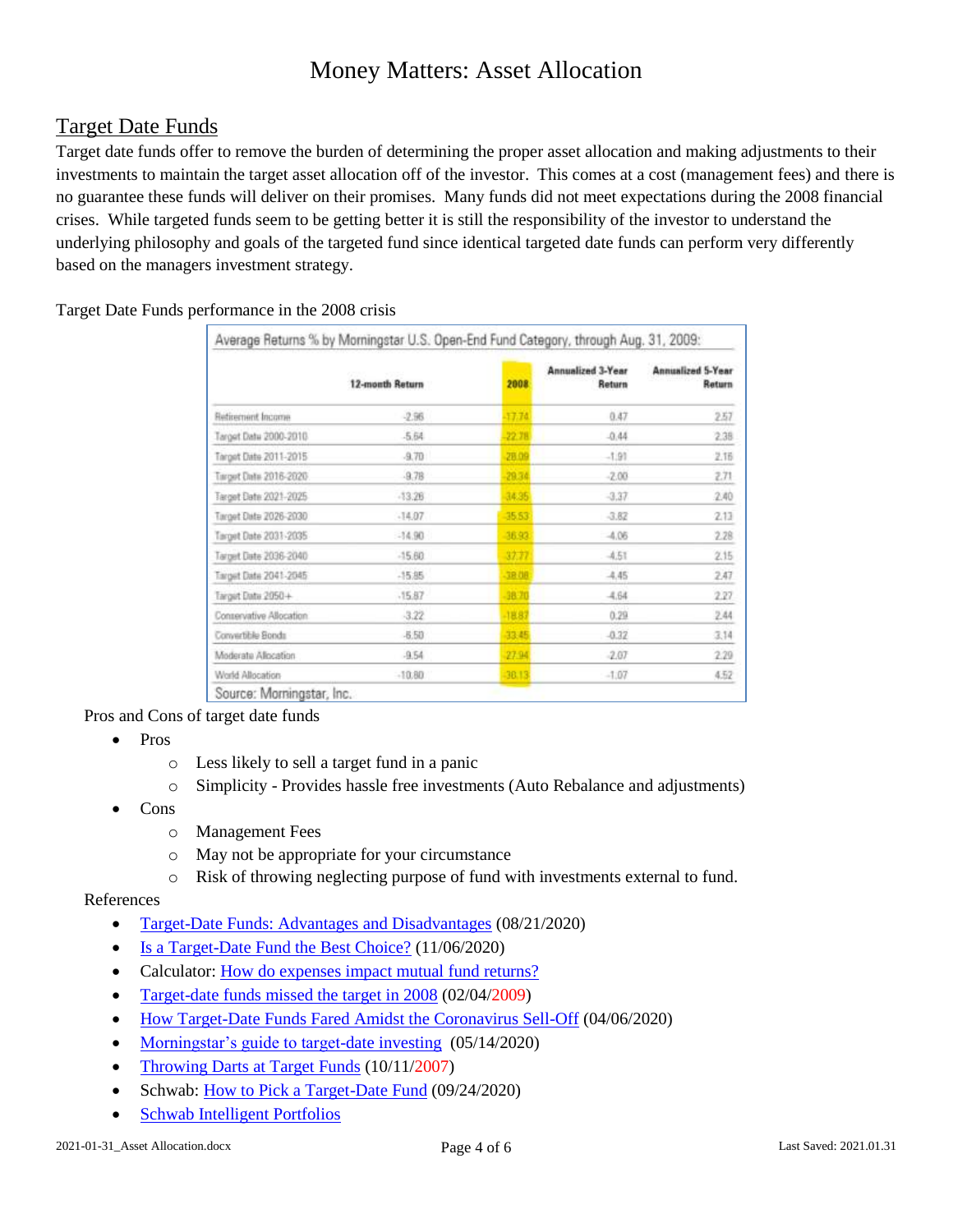## Example Portfolios Asset Allocations

| <b>Conservative</b> |                                                                                                                                                      |                                                          |                                                                                                                                                                 |                                                                                                                           |
|---------------------|------------------------------------------------------------------------------------------------------------------------------------------------------|----------------------------------------------------------|-----------------------------------------------------------------------------------------------------------------------------------------------------------------|---------------------------------------------------------------------------------------------------------------------------|
|                     | <b>Asset Class</b><br>Large Cap Equity<br><b>Small Cap Equity</b><br>International Equity<br><b>Fixed Income</b><br><b>Cash Investments</b><br>Other | <b>Allocation</b><br>15%<br>0%<br>5%<br>50%<br>30%<br>0% | <b>Time Horizon:</b><br>Under 3-5 years<br>• Want current<br>income and<br>stability<br>• Not concerned<br>about increasing<br>the value of your<br>investments | Return:<br>$(1970 - 12/2019)$<br>• Average Annual<br>Return: 74%<br>$\cdot$ Best Year: 22.8%<br>$\cdot$ Worst Year: -4.6% |

**Moderate** 

| <b>Asset Class</b><br>Large Cap Equity | <b>Allocation</b><br>35% | Time Horizon:<br>Return:<br><b>Around 10 years</b><br>$(1970 - 12/2019)$<br>• Want solid growth<br>Return: 9.4%<br>with relative<br>10%<br>stability<br>$\cdot$ Current income is<br>• Worst Year:<br>15%<br>not the only goal<br>$-20.9%$<br>• Can tolerate some<br>fluctuations but<br>35%<br>considerably less<br>than overall stock<br>5%<br>market<br>$0\%$ | • Average Annual         |
|----------------------------------------|--------------------------|------------------------------------------------------------------------------------------------------------------------------------------------------------------------------------------------------------------------------------------------------------------------------------------------------------------------------------------------------------------|--------------------------|
| <b>Small Cap Equity</b>                |                          |                                                                                                                                                                                                                                                                                                                                                                  | $\cdot$ Best Year: 30.9% |
| International Equity                   |                          |                                                                                                                                                                                                                                                                                                                                                                  |                          |
| <b>Fixed Income</b>                    |                          |                                                                                                                                                                                                                                                                                                                                                                  |                          |
| Cash Investments                       |                          |                                                                                                                                                                                                                                                                                                                                                                  |                          |
| Other                                  |                          |                                                                                                                                                                                                                                                                                                                                                                  |                          |
|                                        |                          |                                                                                                                                                                                                                                                                                                                                                                  |                          |